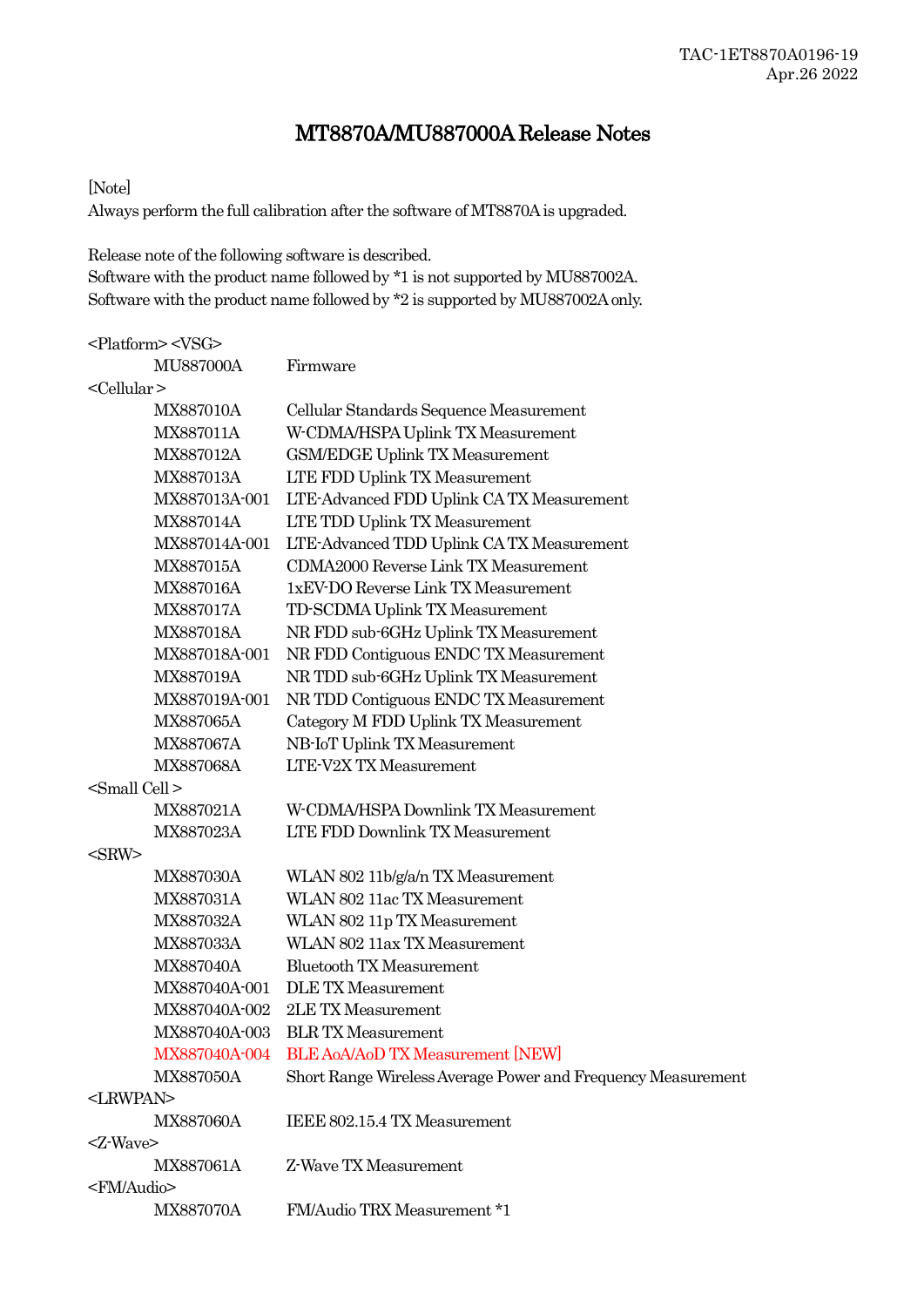<Multi-DUT Measurement Scheduler>

MX887090A Multi-DUT Measurement Scheduler

<Pathloss measurement function >

MX887092A Pathloss measurement function for MU887002A \*2 [NEW]

[History]

●V05.00.01 [2022/4/26]

The feature of this release is identical to V04.02.05.

If MU887002A is equipped with the RF Board or Divider Board of hardware revision 10 or later, make sure the version of the software installed is V05.00.01 or later.

●V04.02.05 [2022/3/7]

[Bug Fix]

<Platform>

- Fixed the issue where frequency characteristics within the modulation bandwidth deteriorated during vector modulation when using V04.02.00 on MU887002A-097.

●V04.02.00 [2022/1/21]

[New Feature]

<Platform>

- Added support for the following waveform files to MU887002A.

| MV887021A | W-CDMA/HSPA Uplink waveforms      |
|-----------|-----------------------------------|
| MV887023A | LTE FDD Uplink waveforms          |
| MV887060A | IEEE 802.15.4 waveforms           |
| MV887061A | Z-Wave waveforms                  |
| MV887065A | Category M FDD Downlink waveforms |
| MV887067A | NB-IoT Downlink waveforms         |
| MV887068A | LTE-V2X waveforms                 |
| MV887104A | QZSS waveforms                    |
|           |                                   |

# <Cellular

- Added support for the following software to MU887002A.

| MX887065A | Category M FDD Uplink TX Measurement |
|-----------|--------------------------------------|
| MX887067A | NB-IoT Uplink TX Measurement         |
| MX887068A | LTE-V2X TX Measurement               |

## <SRW>

Added support for the following software. MX887040A-004 BLE AoA/AoD TX Measurement

# <Small Cell>

- Added support for the following software to MU887002A. MX887021A W-CDMA/HSPA Downlink TX Measurement MX887023A LTE FDD Downlink TX Measurement

## <LRWPAN>

- Added support for the following software to MU887002A. MX887060A IEEE 802.15.4 TX Measurement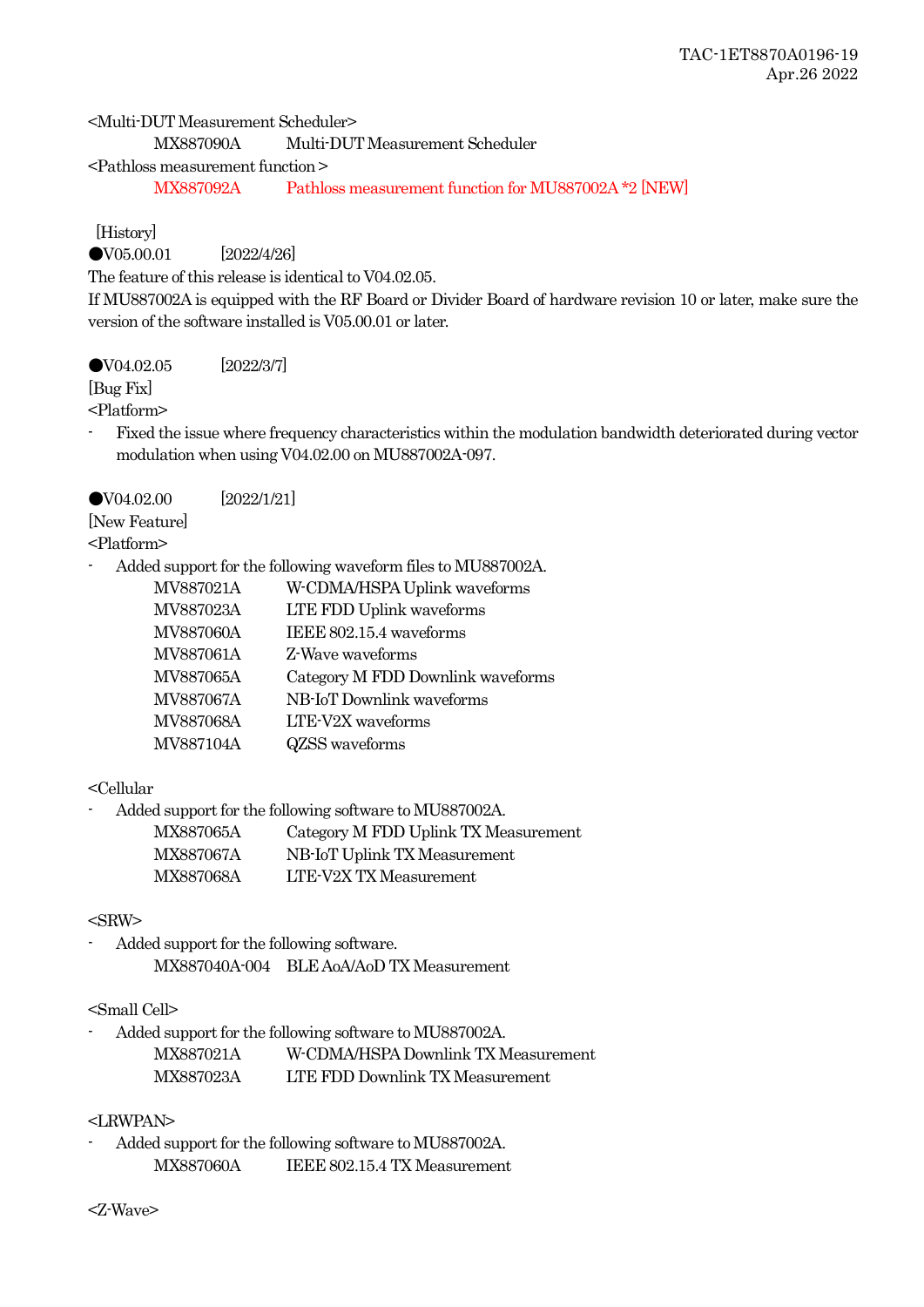Added support for the following software to MU887002A.. MX887061A Z-Wave TX Measurement

<Pathloss measurement function>

Added support for the following software to MU887002A. MX887092A Pathloss measurement function for MU887002A

[Bug Fix]

<Cellular>

 $=NR$  FDD/TDD sub-6GHz $=$ 

Fixed the issue that narrowed the setting range of UL RMC Starting RB for DFT-s-OFDM.

 $==I$  TE-V2X $==$ 

- Fixed the issue that caused the in-band emission (Max. value) of the spectrum waveform data to be Not Measured.

## $<$ SRW $>$

 $==$  WLAN OFDM $==$ 

- Fixed the issue that may worsen EVM when Frequency Correction Setting is SIG or DATA.

# ●V04.01.00 [2021/7/26]

[New Feature]

<Platform>

- Command Converter supports the following.
	- 11ax SU-PPDU 160MHz measurement 11ax TB-PPDU measurement Additional setting commands for WLAN List mode MU887002A port5 to 12

# $<$ SRW $>$

- $=$  COMMON $=$
- Auto OFDM segment supports 11ax SU-PPDU measurement.

 $==$  WLAN 11ax  $==$ 

- Supports measurement for 11ax SU-PPDU 160MHz.
- Supports measurement for 11ax TB-PPDU.

 $==$ WLAN  $11n ==$ 

- Supports separate settings of EVM limit for each Band.

# [Bug Fix]

<Platform>

- In the case of MU887002A, fixed the issue where it may take around 1ms until SG level is stable when SG level is set.
- In the case of MU887002A-007, fixed the issue where overshoot of the SG signal may occur when SG frequency is set on a Half Duplex Port. Ports 5 to 12 are Half Duplex Ports in MU887002A.
- In the case of MU887002A, fixed the issue where the MIMO measurement of Command Converter is sometimes not completed.
- Fixed the MIMO wave output function of Command Converter.

<SRW>

 $=$  COMMON $=$ 

- Fixed the issue where the results of Spectrum Profile shift 1 sample to the Lower side.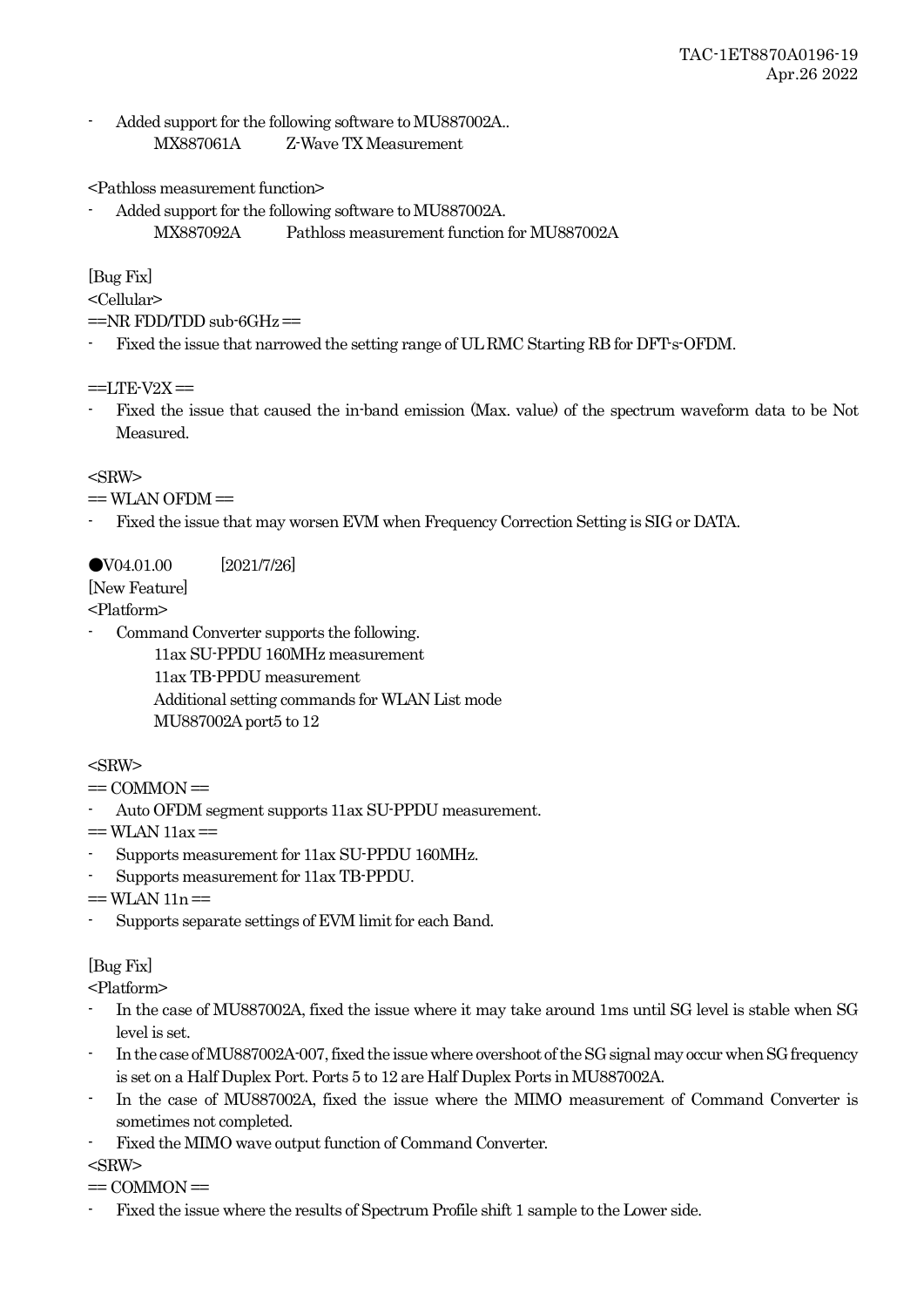$==$  WLAN 11ac  $==$ 

- In the case of PPDU type=160MHz, fixed a part of period for Average calculation in Spectrum Flatness maasurement.
- In the case of PPDU type=160MHz and Full Mask Enable=Off, fixed the Mask judgment function in SEM Measurement.
- $=$  WLAN 11ax  $=$
- Fixed the issue where the DataRate response for the follow commands are shifted by 0.1Mbps in some cases. FETCh:SRWireless:SEGMent:IDENtity?
	- FETCh:SRWireless: PACKet:IDENtity?
- In the case of PPDU type=40MHz, fixed the frequency offset of transmit spectral mask.

●V04.00.02 [2021/7/12]

[New Feature]

<Platform>

- Supports MU887002A-007/107/207 7GHz Extension Function Option.
- Supports MU887002A-097/197 7GHz Extension Hardware Option.
- Changed the maximum configurable port difference from 8dB to 12dB for Path Loss in VSG (standard value is 8dB).

# [Bug Fix]

<Platform>

- In the case of MU887002A, fixed the issue where frequency error occurs rarely but immediately after setting the frequency.
- In the case of MU887002A, fixed the issue where level error sometimes occurs at set frequency 5200 MHz of VSG.
- In the case of MU887002A, fixed the issue where the output signal leaks slightly even if the output setting is turned off in VSG.
- In the case of MU887002A, fixed the issue where booting is sometimes prevented when software installation fails.
- In the case of MU887002A, fixed the issue where the response becomes invalid when PORT? query command is executed in RF-Semaphore Mode.
- In the case of MU887002A, fixed the issue where the signal is not output when in Broadcast output setting and RF-Semaphore Mode.

<SRW>

In the case of MU887002A, fixed the issue where the measurement is sometimes not completed when Capture Mode is Packet.

 $=$  WLAN OFDM $=$ 

- In T-MIMO, fixed the issue where the first capture status of the response of ":FETCh:SRWireless:CINFormation?" query command sometimes becomes "3079".
- In S-MIMO, fixed the issue where the measurement is sometimes not completed.

## ●V03.02.02 [2021/5/24]

[New Feature]

<Platform>

- Supports MU887002A TRx Test Module. However, the following software and waveforms are not supported by MU887002A.

| MX887021A | W-CDMA/HSPA Downlink TX Measurement |
|-----------|-------------------------------------|
| MX887023A | LTE FDD Downlink TX Measurement     |
| MX887060A | IEEE 802.15.4 TX Measurement        |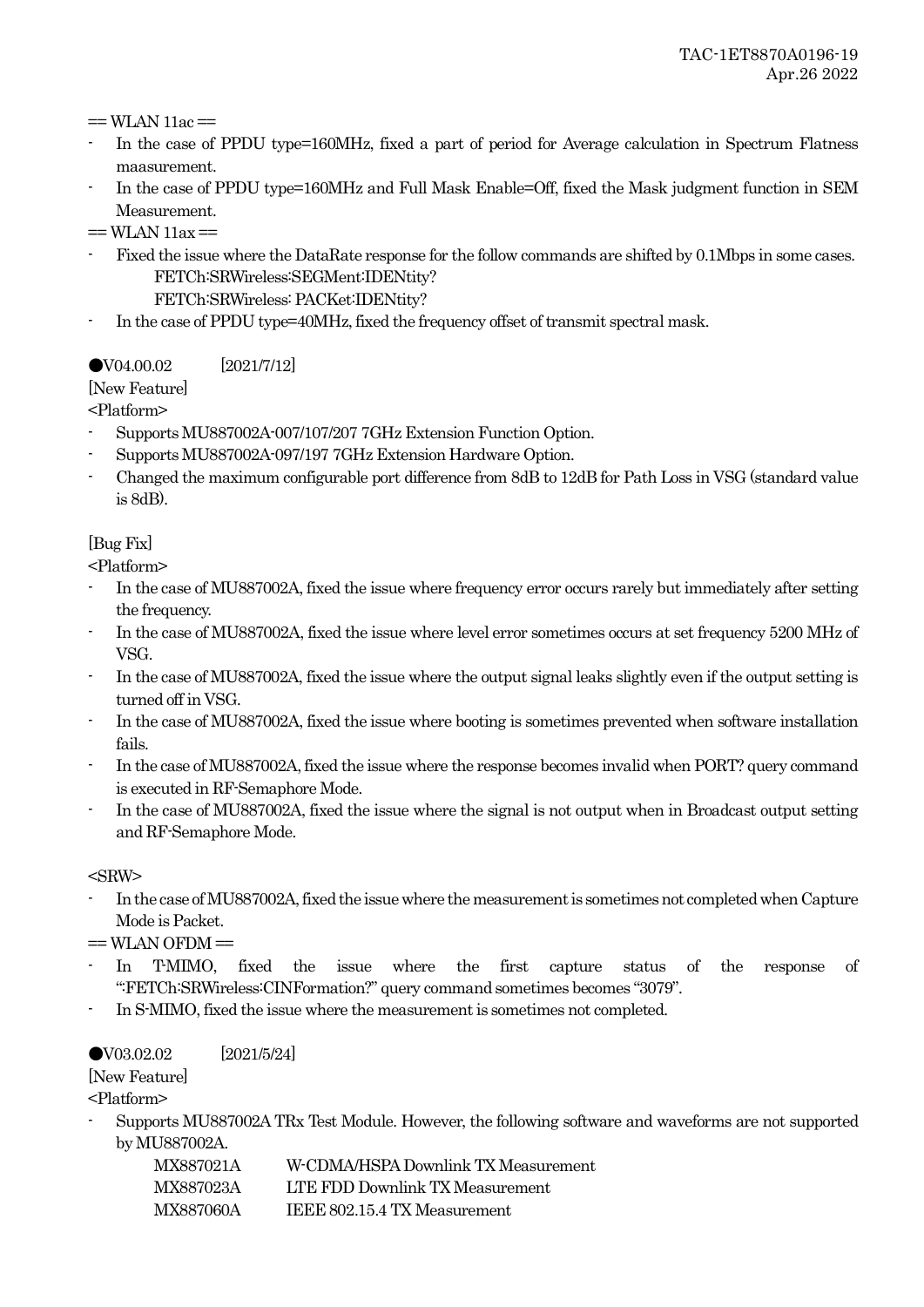| MX887061A        | Z-Wave TX Measurement                |
|------------------|--------------------------------------|
| MX887065A        | Category M FDD Uplink TX Measurement |
| <b>MX887067A</b> | NB-IoT Uplink TX Measurement         |
| MX887068A        | <b>LTE-V2X TX Measurement</b>        |
| MX887070A        | <b>FM/Audio TRX Measurement</b>      |
| MV887021A        | W-CDMA/HSPA Uplink waveforms         |
| MV887023A        | LTE FDD Uplink waveforms             |
| MV887060A        | IEEE 802.15.4 waveforms              |
| MV887061A        | Z-Wave waveforms                     |
| MV887065A        | Category M FDD Downlink waveforms    |
| MV887067A        | NB-IoT Downlink waveforms            |
| MV887068A        | LTE-V2X waveforms                    |
| <b>MV887070A</b> | FM RDS waveforms                     |
| <b>MV887104A</b> | QZSS waveforms                       |
| MV887112A        | ISDB-Tmm waveforms                   |
|                  |                                      |

## <Cellular>

 $=NR$  FDD/TDD sub-6GHz $=$ 

- Added MX887018A/19A-001 NR FDD/TDD Contiguous ENDC TX Measurement
- Added UL Channel Bandwidth 70MHz.
- Added DMRS add pos 2 and 3.
- Added Margin Measurement Function and Pass/Fail Judgment Function on Spectrum emission mask measurement.
- Added Margin Measurement Function and Pass/Fail Judgment Function on In-band emission measurement.
- Added Pass/Fail Judgment Function on Spectrum flatness measurement.
- Applied EVM window length to EVM measurement.

 $=$  Category  $M =$ 

- Added Operation Band 85.

 $=$ NB-IoT $=$ 

Improved the measurement resolution of Occupied Bandwidth measurement.

 $=$  COMMON $=$ 

- Added Trigger source setting on IQ Capture function.
- Added Measurement bandwidth 30 to 100 MHz on IQ Capture function.

## $<$ SRW $>$

 $==$  WLAN  $==$ 

- Improved 11ac Pilot Tracking processing.

## [Bug Fix]

<Platform>

Fixed the issue where control right is released when setting LVL command to OFF in the middle of measurement and RFLOCKCOMB was SASG in RF-Semaphore Mode.

## <Cellular>

 $=NR$  FDD/TDD sub-6GHz $=$ 

- Fixed the issue where the detection of Reference Signal failed occasionally in DFT-s-OFDM.
- Fixed the issue where the detection of Reference Signal failed occasionally when Carrier Leak is large.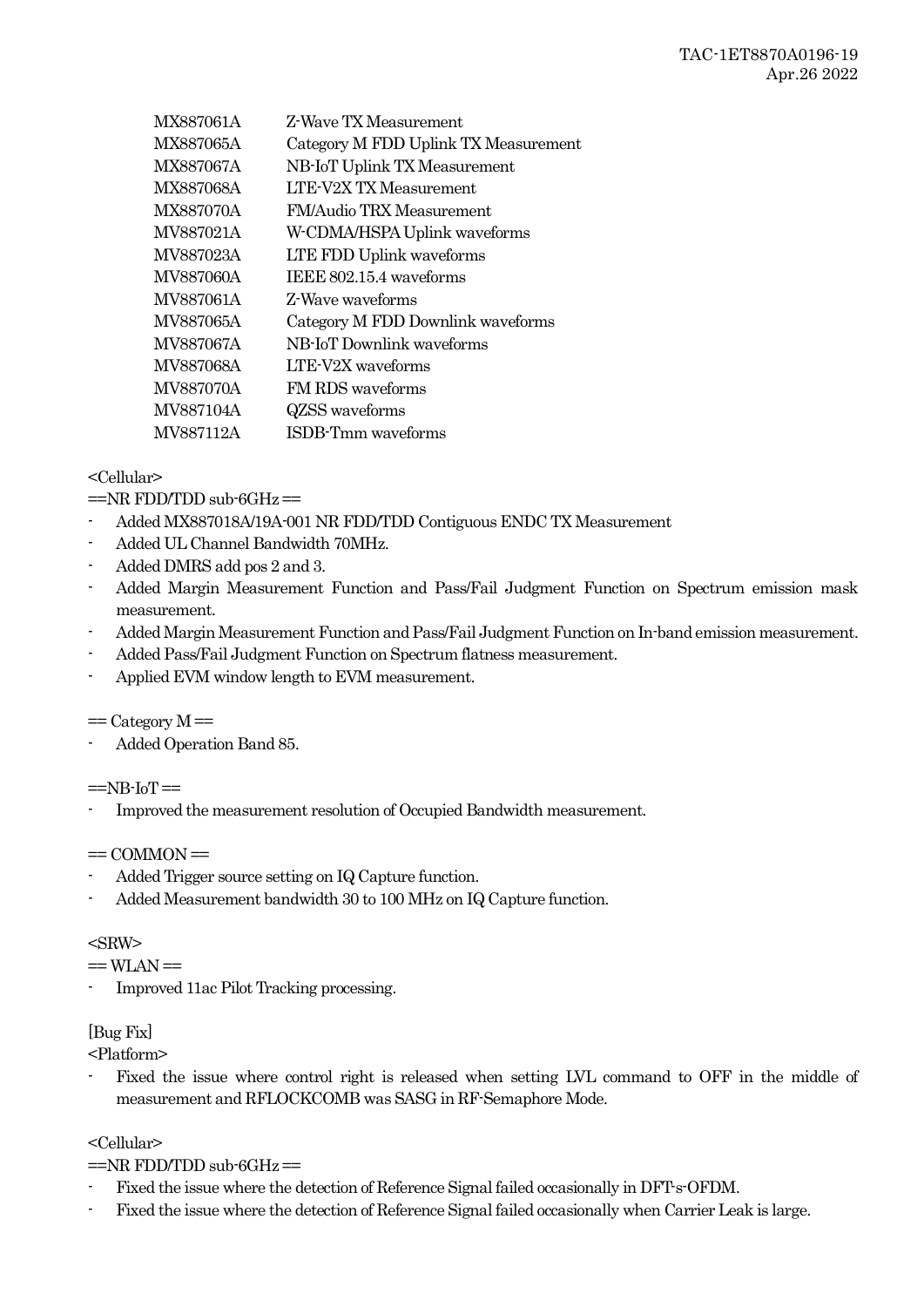- Fixed the issue where the measurement results of Spectrum emission mask / Adjacent Channel Leakage Power Ratio / Occupied Bandwidth show abnormal values when UL duration was odd and average counts of Spectrum emission mask / Adjacent Channel Leakage Power Ratio / Occupied Bandwidth were even.
- $=$ Category  $M =$
- Fixed the issue where a parameter error occurs if OLVL\_NB command sets to less than -130 dBm when Channel Bandwidth was 3 MHz or more.
- $=$ NB-IoT $=$
- Fixed the issue where the modulation analysis results deteriorated occasionally when the reference signal EVM of the target signal was bad.

 $==I$  TE-V2X $==$ 

- Fixed the issue where the detection of Reference Signal failed occasionally when Resource Block number was small.

### ●V03.01.07 [2021/1/15]

This is a maintenance release. The features in this release are identical to those in V03.01.04.

### ●V03.01.04 [2020/12/10]

This is a maintenance release. The features in this release are identical to those in V02.11.08.

### ●V02.11.08 [2020/2/19]

[New Feature]

<Platform>

Command Converter supports WLAN List mode.

### $<$ VSG $>$

- Enhanced the maximum number of waveform transmissions (waveform index parameter) from 200 to 520 in Waveform List Table for Sequence measurement.

### <Cellular>

- $=$  NR FDD/TDD sub-6GHz $=$
- Added 30MHz and 90MHz to UL Channel Bandwidth.
- Added 15kHz to Subcarrier Spacing.
- Added PUSCH mapping type setting.
- Added 1 to DMRS add pos.

### ==Sequence==

Added support for NR FDD sub-6GHz TX Measurement.

### $<$ SRW $>$

 $==$  WLAN  $==$ 

- Added support for WLAN list mode fuction of Command Converter.

●V02.11.05 [2020/1/22] [New Feature] <Cellular>  $==$ LTE-V2X $==$ 

- Added MX887068A LTE-V2X TX Measurement.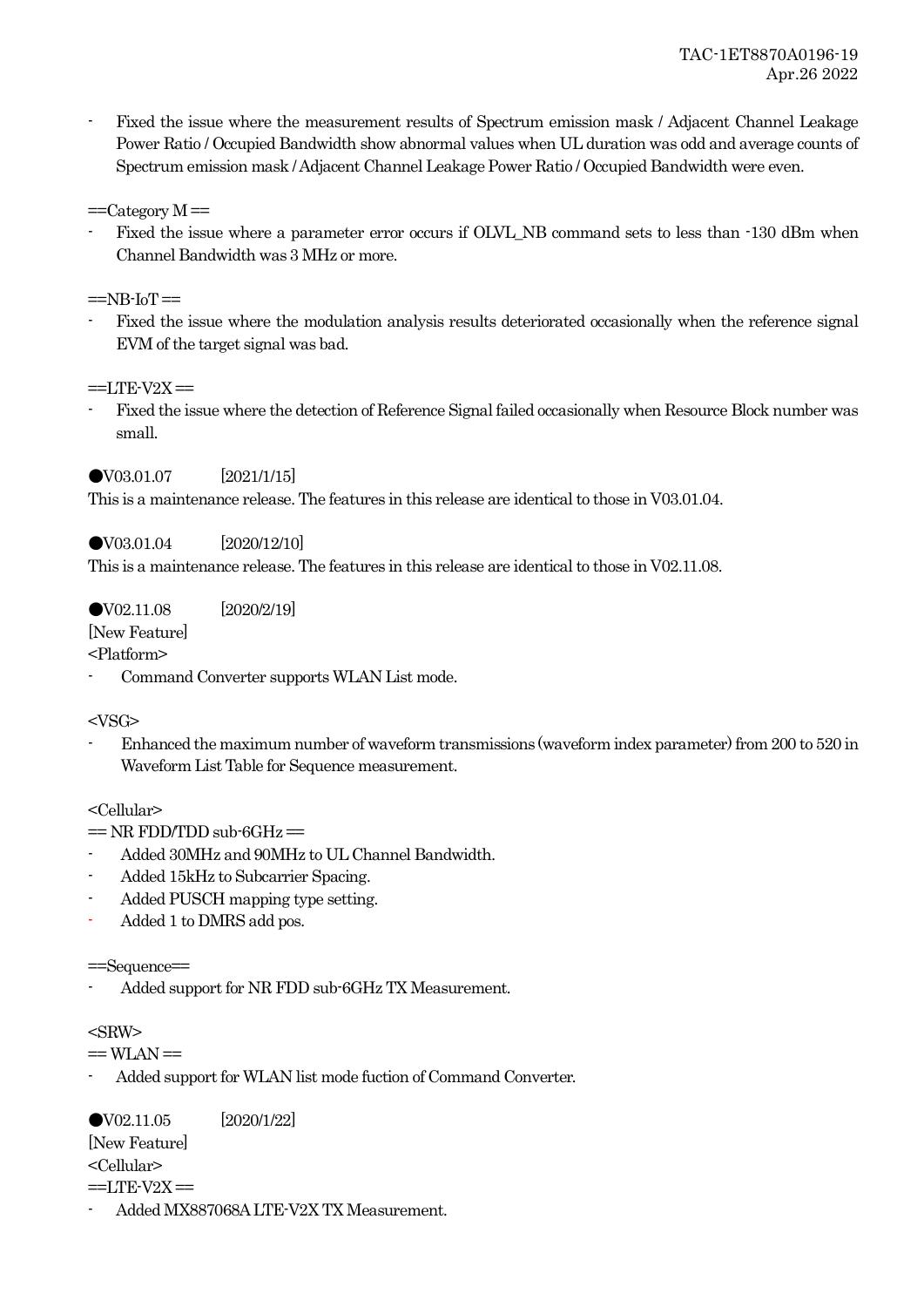<SRW>

```
= WLAN 11ax =
```
- Improved the EVM measurement performance.

# [Bug Fix]

 $<$ VSG $>$ 

- Fixed the issue where LVL ON command caused a parameter error occasionally after getting Control Right of SG by RFLOCK command in RF-Semaphore Mode.

# <Cellular>

 $=$  LTE-FDD/LTE-TDD $=$ 

- Fixed the issues where the detection of Reference Signal failed occasionally when Resource Block number was 1.
- Fixed the issues where the measurement results of Spectrum emission mask / Adjacent Channel Leakage Power Ratio / Occupied Bandwidth deteriorated occasionally when DL/UL Periodicity was 2.5 msec, Measurement bandwidth was 60 MHz or larger, and Average number was 2 or more.
- Fixed the issues where the EVM deteriorated for DFT-s-OFDM.
- Fixed the issues where the detection of Reference Signal failed occasionally when DFT-s-OFDM and Resource Block number was 4 or less.
- Fixed the issues where the detection of Reference Signal failed occasionally when Resource Block number was the maximum value.

 $=$  LTE-FDD/LTE-TDD $=$ 

- Fixed the issue where the measurement results of In-band emissions for non allocated RB deteriorated occasionally for Contiguous CA.

# $=$ NB-IoT $=$

- Fixed the issues where the EVM deteriorated occasionally when UL RMC Number of Subcarrier was 6.

# <SRW>

 $=$  WLAN OFDM $=$ 

- Fixed the issues where the Spectrum Flatness result could not be acquired occasionally where Bandwidth was 40 MHz or larger.

## $=$  $-$ BT $=$

- Fixed the issues where the synchronization failed occasionally in EDR measurement.

# ●V02.10.43 [2019/6/17]

[New Feature]

<Platform>

Expanded the frequency band which Band Calibration function calibrates.

## <Cellular>

 $=NR$  FDD sub-6GHz $=$ 

- Added MX887018A NR FDD sub-6GHz Uplink TX Measurement.

## $=NR$  TDD sub-6GHz  $=$

- Added DFT-s-OFDM measurement function.
- Added UL PI/2 BPSK measurement function.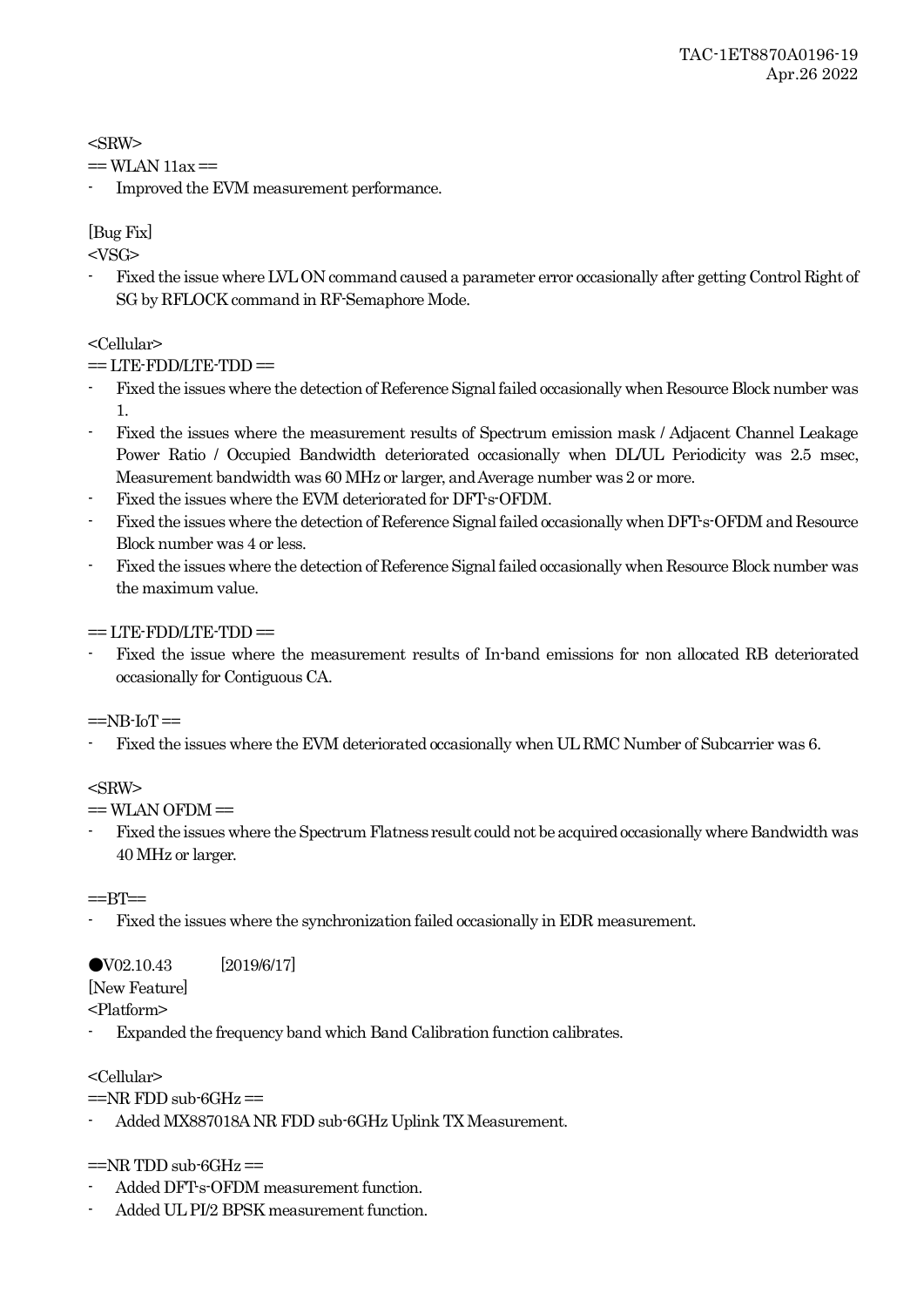- Added Pre Phase Correction function.
- Expanded the lower limit of Resource Block Number setting from 12 to 0.

```
==Sequence==
```
- Added support for NR TDD sub-6GHz TX Measurement.

<LRWPAN>

Expanded the minimum value of Trigger Level setting to  $-50$  dB.

[Bug Fix]

<Cellular>

 $=$  LTE-FDD/LTE-TDD $=$ 

- Fixed the issues where the detection of Reference Signal failed occasionally when frequency error was large.

==Sequence==

- Fixed the issues where EVM deterioration occurred occasionally when the timing error of UL signal between segments was large in the LTE measurement.

 $=$ Category M $=$ 

- Fixed the issues where the application ended occasionally during the measurement of Resource Block 6.

●V02.10.33 [2019/3/25]

[New Feature]

<Platform>

- Command Converter supports IEEE802.15.4.
- < Cellular >
- $=$  LTE-FDD/LTE-TDD $=$
- UL 256QAM signal measurement
- $==$  LTE-TDD $==$
- Freerun setting for measurement start trigger
- $=$  GSM  $=$
- Bit Offset setting for analysis symbol position adjustment
- $=$  TDSCDMA $=$
- Midamble Configuration setting

<Multi DUT Measurement Scheduler>

- Added MX887060A and MX887061A

## [Bug Fix]

< Cellular >

- $=$  Sequence  $=$
- Fixed the issues where a timeout occurred in the subsquent TX measurement in rare cases when setting segments for which no TX measurement was executed for 2 seconds or longer in the WCDMA measurement.
- $=$  GSM $=$
- Fixed the issues where measurements could not be executed when test port was set to Port3 or Port4 in Rx Sweep measurement.

 $=$  Bluetooth $=$ 

Fixed the analysis length for the following measurements.

BLE Carrier Drift

- 2LE Carrier Drift Rate, Carrier Drift, and Drift Rate
- Fixed the following issues about the limit function.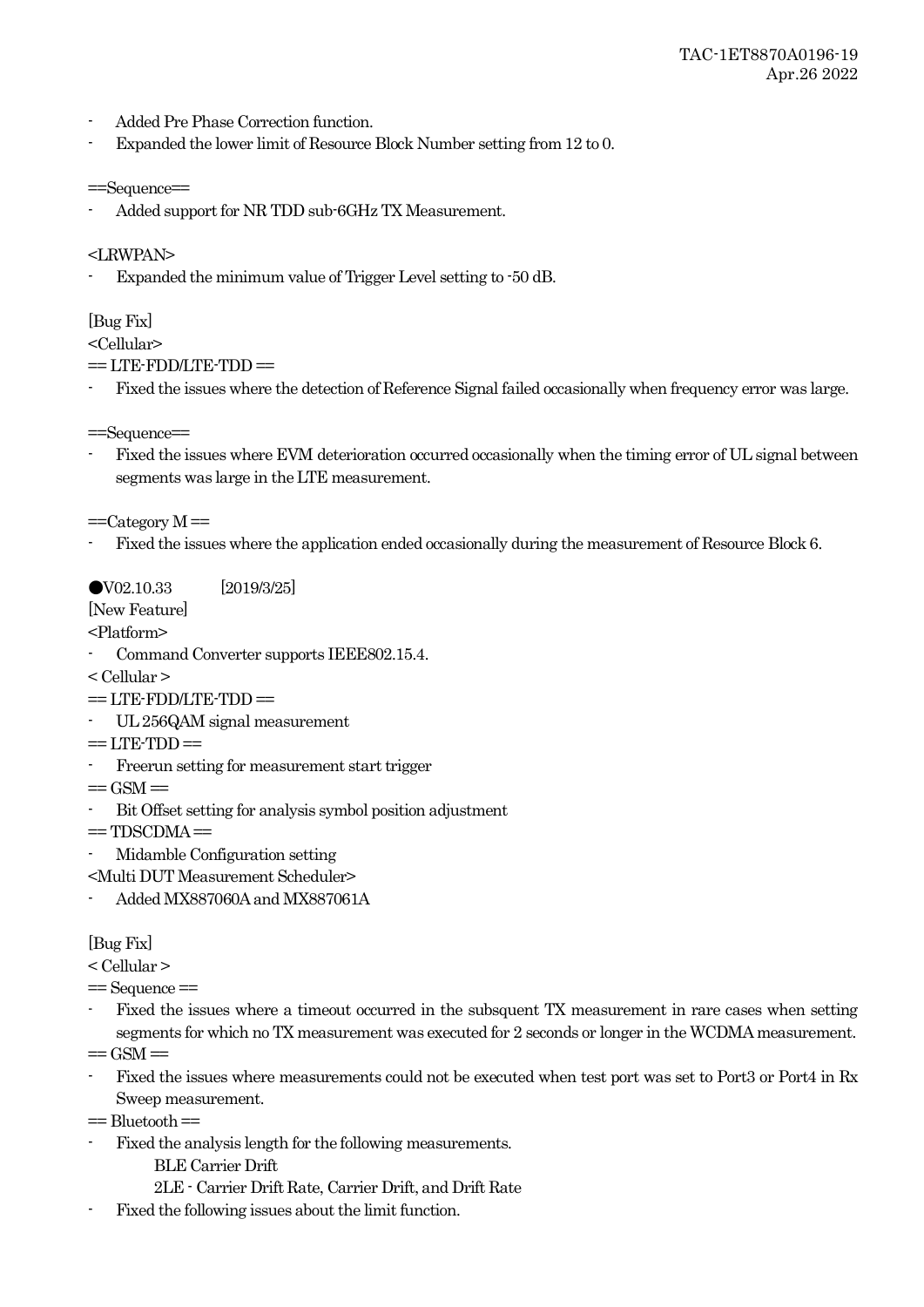BLR Carrier Frequency Offset, Carrier Drift, and Carrier Drift Rate were judged by the limit setting for BLE.

BLE Initial Carrier Drift Rate and BLR Initial Carrier Drift Rate were judged by the limit setting for BLE Carrier Drift Rate

Fixed the frequency offset for  $2LE$  Inband Emission measurements.

<Z-Wave>

Fixed the following issue.

In rare cases, the application will shut down during the measurement

●V02.10.06 [2018/8/30] [New Feature]

< Cellular >

 $=$  NR TDD sub-6GHz  $=$ 

- Added MX887019A NR TDD sub-6GHz Uplink TX Measurement.

 $=$  Sequence  $=$ 

Added a function to specify a RF input test port for each segment.

●V02.09.30 [2018/7/9]

[New Feature] <SRW>

 $=$  Common $=$ 

- Improved the precision of Trigger Timeout function.

 $=$  WLAN  $11ax =$ 

- Improved Pilot Tracking function for EVM measurement.

 $=$ BT $=$ 

- Improved the synchronization process for BT/EDR measurement.

# [Bug Fix]

<SRW>

 $=$ WLAN 11ax  $=$ 

- Fixed Spectrum Mask Limit value when Full Span setting is ON in a WLAN 802.11ax Segment.

●V02.09.16 [2018/1/26] [New Feature]  $<$ SRW $>$  $=$  WLAN OFDM $=$ - Added MX887033A WLAN 802. 11ax TX Measurement.

[Bug Fix] <Cellular>  $=$  LTE-FDD/LTE-TDD $=$ 

Improved EVM measurement for cases when there is spurious in the signal bandwidth.

●V02.09.14 [2017/12/15] [New Feature] <Cellular>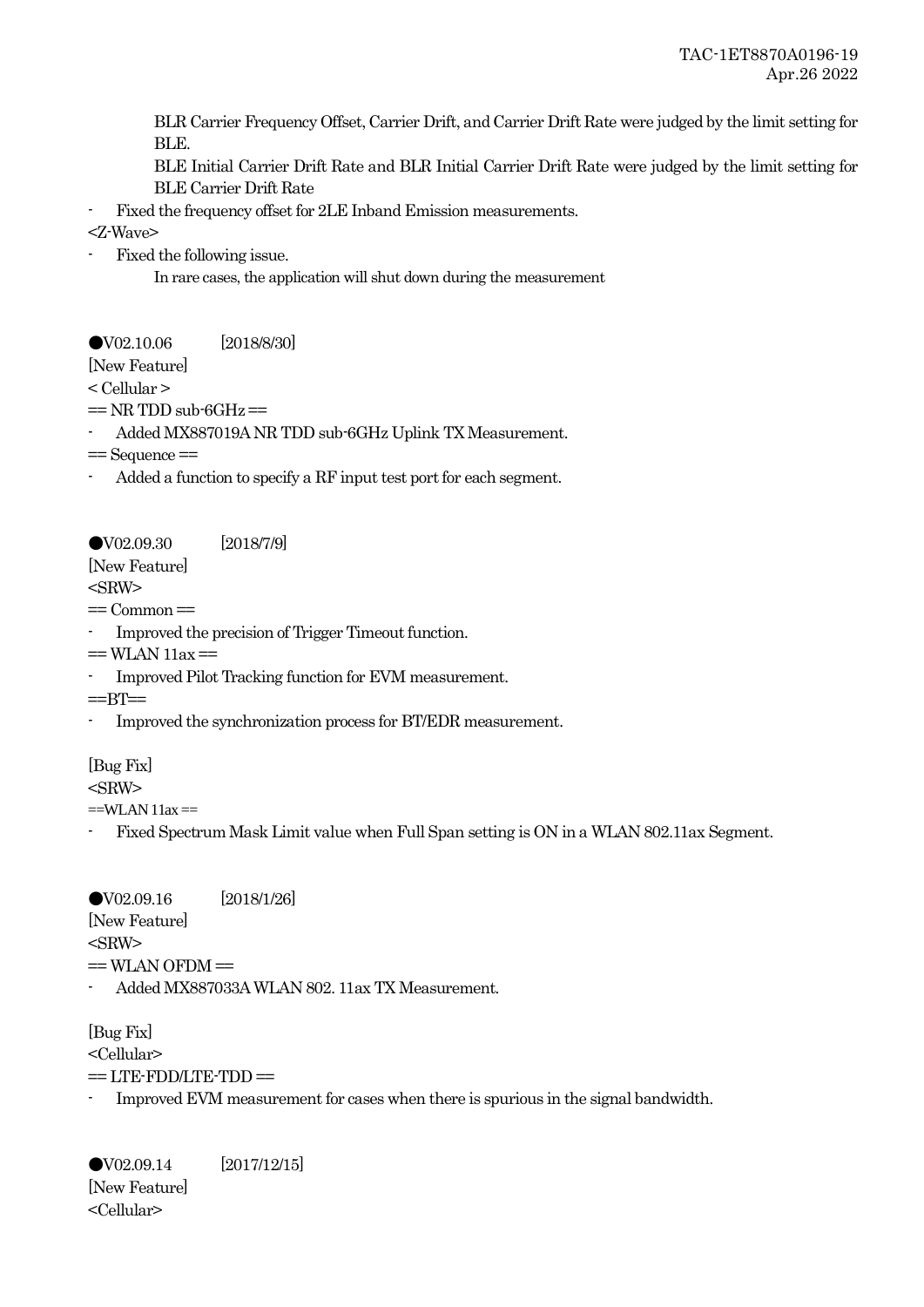$=$  Category M $=$ 

- Added MX887065A Category M FDD Uplink TX Measurement.

[Bug Fix]

 $<$ VSG  $>$ 

- Fixed the issue where Control Right of SG cannot be acquired when LVL command is ON in RF-Semaphore Mode.

## ●V02.09.09 [2017/12/05]

[New Feature]

<Cellular>

 $=$  NB-IoT $=$ 

- Added MX887067A NB-IoT Uplink TX Measurement.
- $=$  LTE-FDD/LTE-TDD $=$
- Supports the operation bands 48, 68, 69, 70, 71, and 250.
- $=$  Sequence  $=$
- Improved processing speed of TXPWR\_OPAT command in Tx Power measurement.

# ●V02.08.51 [2017/06/15]

[New Feature]

<Platform>

Added Command Converter Function to support specific vendor chipsets.

# <Cellular>

# ==LTE-FDD/LTE-TDD==

- Improved measurement speed for conditions when LONGSEARCH setting is ON and Resource Block setting > 50.
- Added SCC-1 Downlink frequency setting and SCC-1 Channel Setting for Inter-band Uplink CA measurement.

[Bug Fix]

<Cellular>

 $=$ LTE-TDD $=$ 

- Fixed issue where Trigger delay setting is not applied correctly for Inter-band Uplink CA measurement.  $=$  GSM $=$
- Fixed issue where TX sweep measurement returns same results for first and second frames.

==Sequence==

- Fixed issue where LTE measurement is not completed for a condition when there are two segments with Trigger type "Frame" or "PWR" and the first segment does not have measurement.

●V02.08.45 [2017/04/12] [New Feature]  $<$ SRW $>$  $=$  Bluetooth  $=$ 

- Added MX887040A-002 2LE TX Measurement.
- Added MX887040A-003 BLR TX Measurement.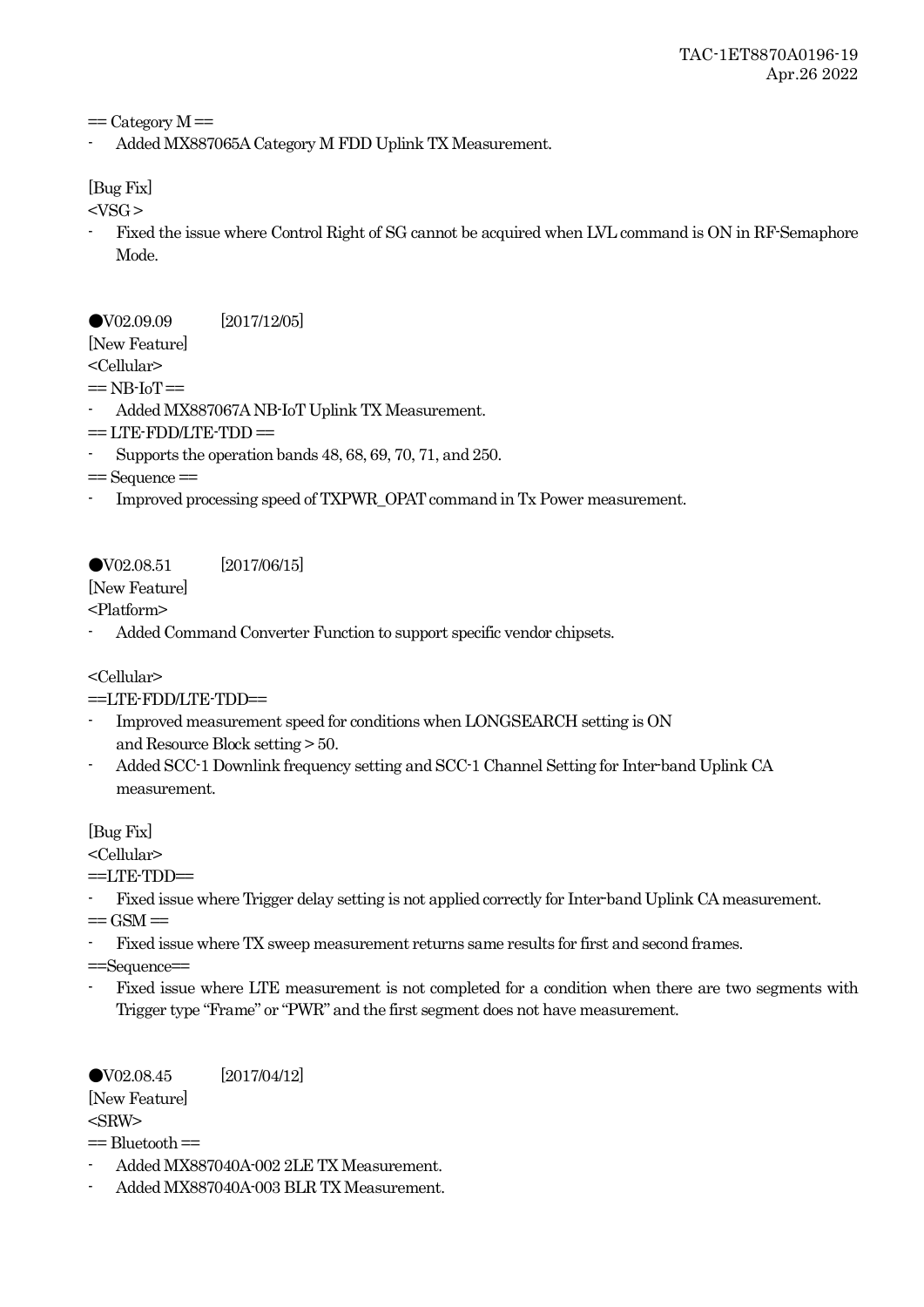[Bug Fix]

<Platform>

- Improved the stability of GPIB communication.

 $<$ VSG  $>$ 

- Fixed issues where the response Stopped (Inactive) is returned for Sequence operation status query, irrespective that the sequence is still in progress (Active) in Forced Execution mode.

# ●V02.08.42 [2017/02/20]

[Bug Fix]

<Cellular >

 $=$  GSM $=$ 

- Fixed issues where the measurement status of final step within one sequence was "Not measured" in Tx Sweep measurement.

# ●V02.08.39 [2017/02/06]

[New Feature]

<Cellular>

# $=$ LTE-FDD/LTE-TDD $=$

- Added MX887013A-001 LTE-Advanced FDD Uplink CA TX Measurement.
- Added MX887014A-001 LTE-Advanced TDD Uplink CA TX Measurement.
- Extended the upper limit of the frequency setting range from 3800MHz to 6000MHz. (Available when the 6GHz frequency extension option is installed.)
- Supports the operation bands 32, 45, 65, 66, 67, 252, and 255.
- Added UL 64QAM measurement function.

 $=$  $LTE$ - $TDD$  $=$ 

- Improved EVM measurement when the frequency error range is set to NARROW.

 $=$ COMMON $=$ 

Extended the upper limit of the frequency setting range from 3800MHz to 6000MHz. (Available when the 6GHz frequency extension option is installed.)

==Sequence==

- Extended the upper limit of the frequency setting range from 3800MHz to 6000MHz. (Available when the 6GHz frequency extension option is installed.)
- Improved the timing synchronization by extending the reference signal detection range when the trigger condition was set to Freerun for a segment other than the first one in the LTE measurement.

## <LRWPAN>

Extended the setting ranges of PSD Mask Limit Offset Absolute and Relative.

# [Bug Fix]

<Platform>

- Fixed the issues where the MT8870A could not receive binary data unless it included a termination code. We corrected so that EOI would be detected as a data termination.
- Fixed the issues where LF was added to the binary data that the MT8870A transmitted even if the termination code was set to NONE.

## <Cellular>

Fixed the issues where setting the Cellular application right after startup caused a hang-up occasionally.

==Sequence==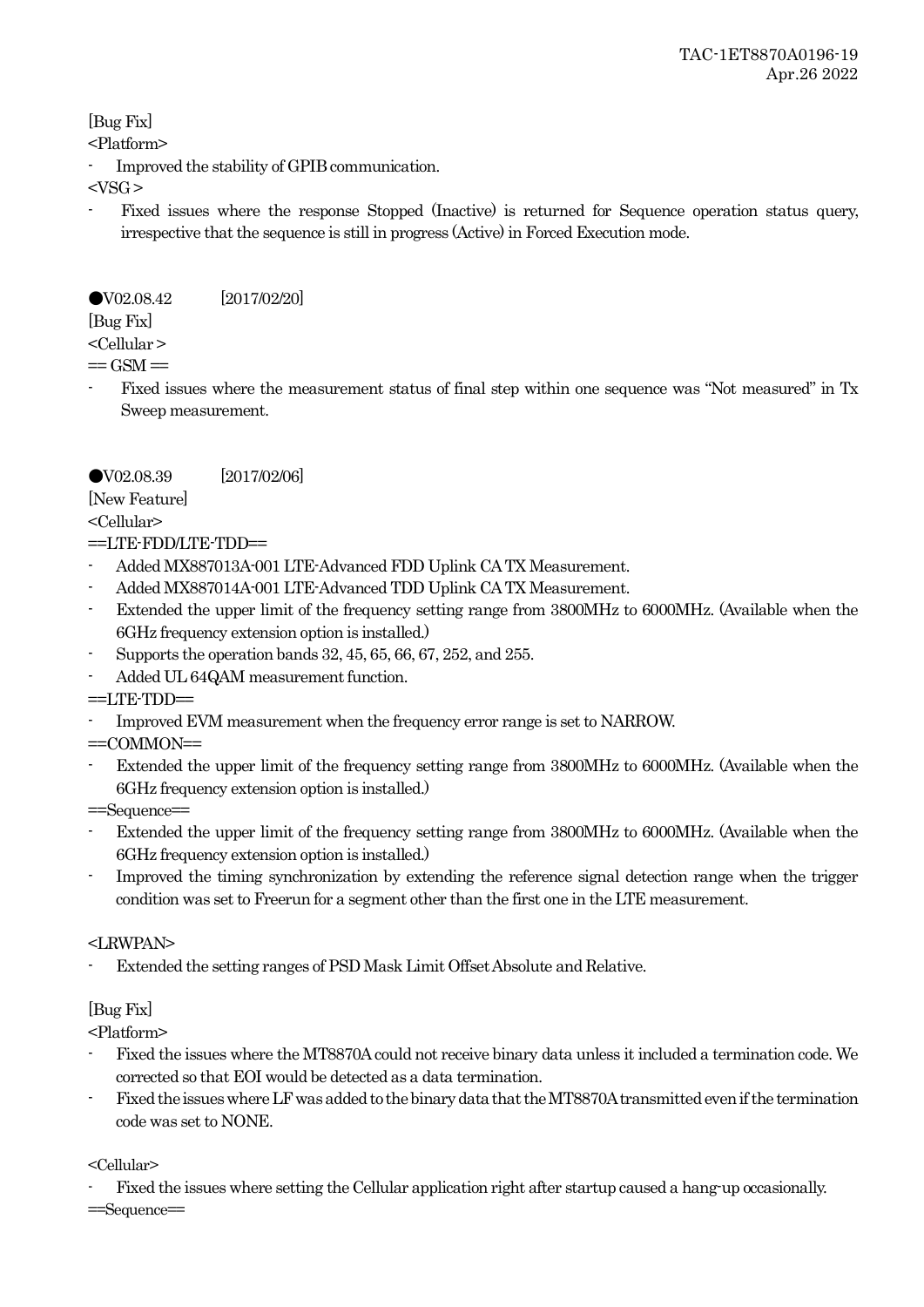- Fixed the issues where a timeout occurred in the subsquent TX measurement in rare cases when setting segments for which no TX measurement was executed for 3 seconds or longer in the LTE measurement.

### $<$ SRW $>$

 $==$  WLAN  $==$ 

- Fixed the issues where multi-segment measurements could not be performed because the segments with or without full span measurement were mixed.
- $=$  WLAN OFDM $=$
- Fixed the issues where application ended during the Composite MIMO measurement.

 $=$  WLAN DSSS $=$ 

- Fixed the issues where the points on the extended mask were not counted for calculating the 11b DSSS mask violation when the full mask was enabled.
- $=$  Bluetooth $=$
- Fixed the issues where the measurable range of frequency errors was narrowed in the BLE signal measurement.

## ●V02. 08.12 [2016/02/01]

[New Measurement Software]

- Added MX887061A Z-Wave TX Measurement.

[New Feature]

## $<$ SRW $>$

 $=$  WLAN OFDM $=$ 

- Added MX887032A WLAN 802. 11p TX Measurement.
- $=$  Bluetooth  $=$
- Added MX887040A-001 DLE TX Measurement.

[Bug Fix]

<SRW>

 $==$  CW $==$ 

Increased CW frequency measurement range.

●V02. 07.19 [2015/12/18]

[New Feature]

<LRWPAN>

- Supports Normal EVM.
- Supports the measurement for of Modulation Waveforms in Continuous Mode.
- Extended the search range when Sync Mode is set to SFD.

### <SRW>

- $=$  WLAN OFDM $=$
- 11ac 80+80 measurement
- 11ac 160MHz full span
- $=$  WLAN DSSS $=$
- Added EVM pass/fail limit test against limit value expressed as percentage.

 $=$  Bluetooth $=$ 

- Supported analysis for short payload lengths.

 $=$  Common $=$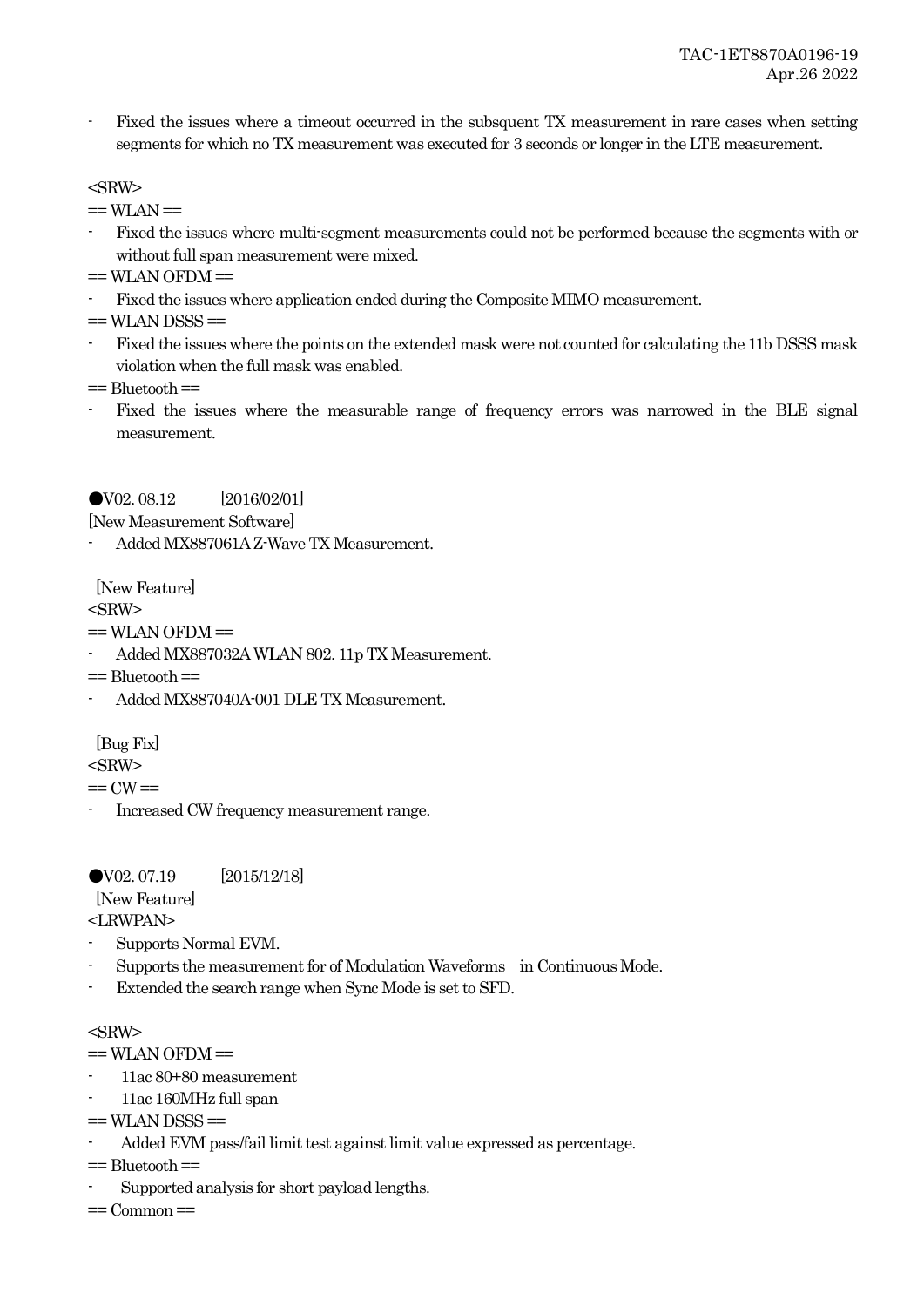- Supported full native commands defined as SCPI short form.

[Bug Fix]

<Cellular >

 $=$  LTE FDD $=$ 

- Fixed issues where a detection failure of Reference Signal occurred when LONGSEARCH was set to OFF.

 $==$  LTE FDD TDD $==$ 

- Fixed issues where a limit line was sometimes loosen in In- Band Emission measurement when UE power for each Allocated RB was large (the value 0dBm or larger).

 $<$ SRW $>$ 

 $=$  Common $=$ 

- Improved list mode stability.
- Improved auto-level stabilityt.

 $=$  Bluetooth $=$ 

- Improved measurement stability for short packets.
- Improved measurement capability for packets having a long delay between RF power on and start of modulation.

●V02. 07.10 [2015/07/28]

[New Feature]

<Platform>

- Added support for MN8116A Multi-Port Switch.

<Cellular >

 $==$  LTE  $FDD =$ 

- Added a Trigger Source command.

<Multi DUT Measurement Scheduler>

- Allowed a Normal mode to be set through RF Mode setting command without license of Multi-DUT Measurement Scheduler.

# [Bug Fix]

<Platform>

- Fixed issues where transition was stopped when a large amount of commands were simultaneously inputted using GPIB on rare occasions.

<Cellular >

 $=$  LTE FDD/LTE-TDD $=$ 

- Improved the EVM measurement performance.
- Fixed issues where a detection failure of Reference Signal occurred when the average count was set to 2 or more.

<SRW>

 $=$  Common $=$ 

- Improved auto-level stability.

 $==$  CW $==$ 

Improved CW frequency measurement for the case of high power.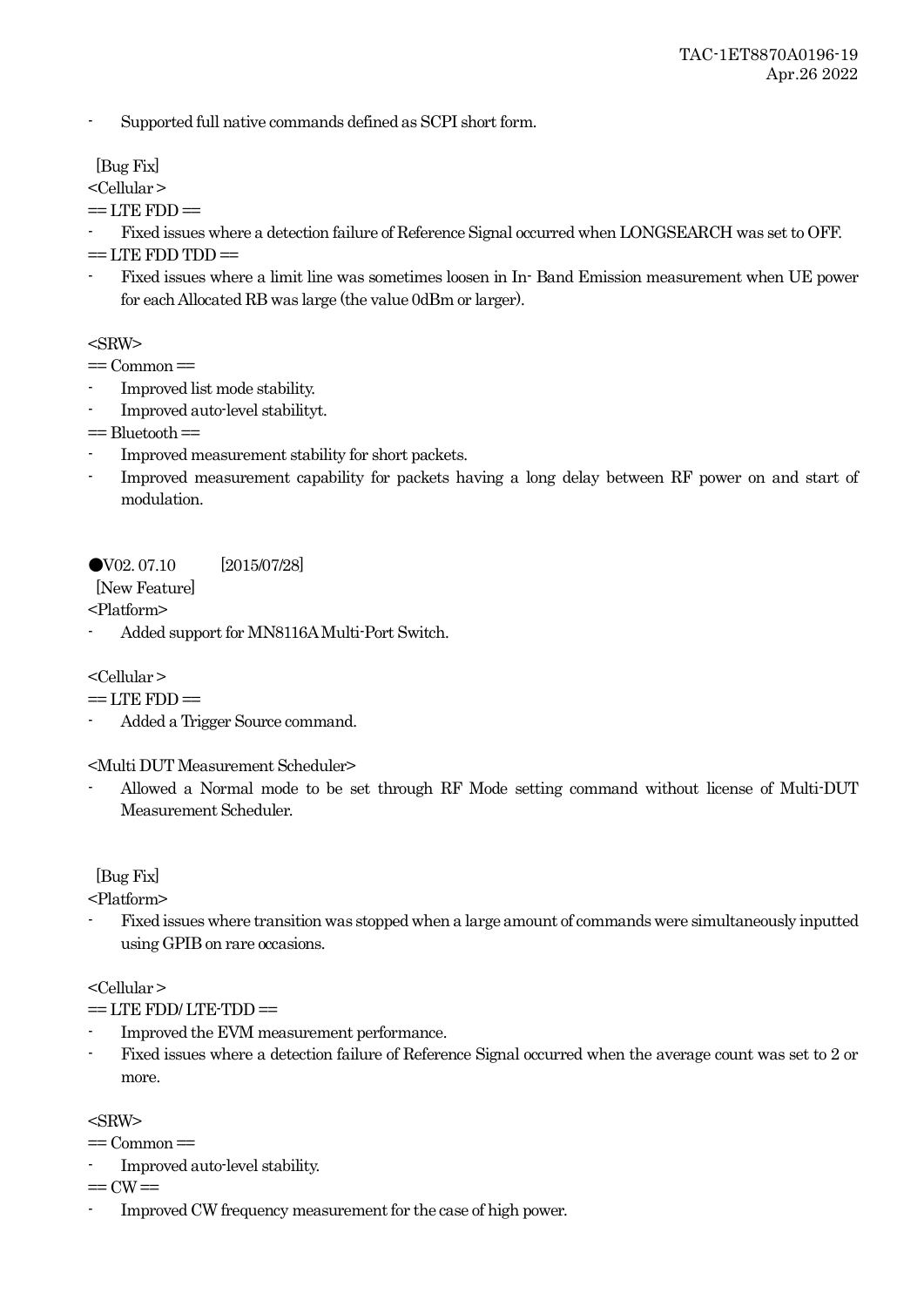$=$ WLAN OFDM $=$ 

- Improved spectral mask measurement.

<FM/Audio>

Fixed issues where the audio signal output was not stopped even when the audio port was switched to the input port.

●V02. 04.23 [2015/02/25]

[Bug Fix]

<Cellular >

 $=$  GSM $=$ 

- Improved the GSM ORFS measurement performance.

●V02. 04.16 [2014/12/25]

[Bug Fix]

<Platform>

- Improved the GPIB serial poll performance.

<Cellular >

 $=$  Sequence  $=$ 

Fixed issues where a detection failure of Reference Signal occurred in LTE measurement when LONGSEARCH was set to OFF, and Frame Trigger was used.

●V02. 04.11 [2014/12/02]

[New Feature]

 $<$ VSG  $>$ 

- Supports waveforms in compression data form.

<Cellular >

- $=$  LTE FDD/LTE-TDD $=$
- Allowed a Channel setup change to be linked with a Frame Type setting.
- Added a parameter to TP INBANDE LEAK.
- $=$  LTE FDD $=$
- Changed the range of Frequency /Channel of Operation Band12.

 $=$  LTE  $FDD =$ 

- Supports Uplink-downlink configuration.

 $=$  WCDMA $=$ 

- Added an IQ Imbalance measurement performed when a signal to be measured is QPSK.
- Supports Operation Band 25, 26.
- $=$  COMMON $=$
- Expanded an upper limit of the number of sequences from 100 to 400, and an upper limit of the number of measurable segments from 1600 to 6400 in TxRx Frequency measurement.

 $=$  Sequence  $=$ 

- Added QPSK to be measured in WCDMA measurement.
- Added Rho measurement in TDSCDMA measurement.
- Changed the minimum number of Step in LTE measurement when LONGSEARCH is set to ON.
- Added SCPI command to collectively turn OFF for all measurement items of each Standard measurement.
- Expanded an upper limit of the number of segments from 200 to 2000.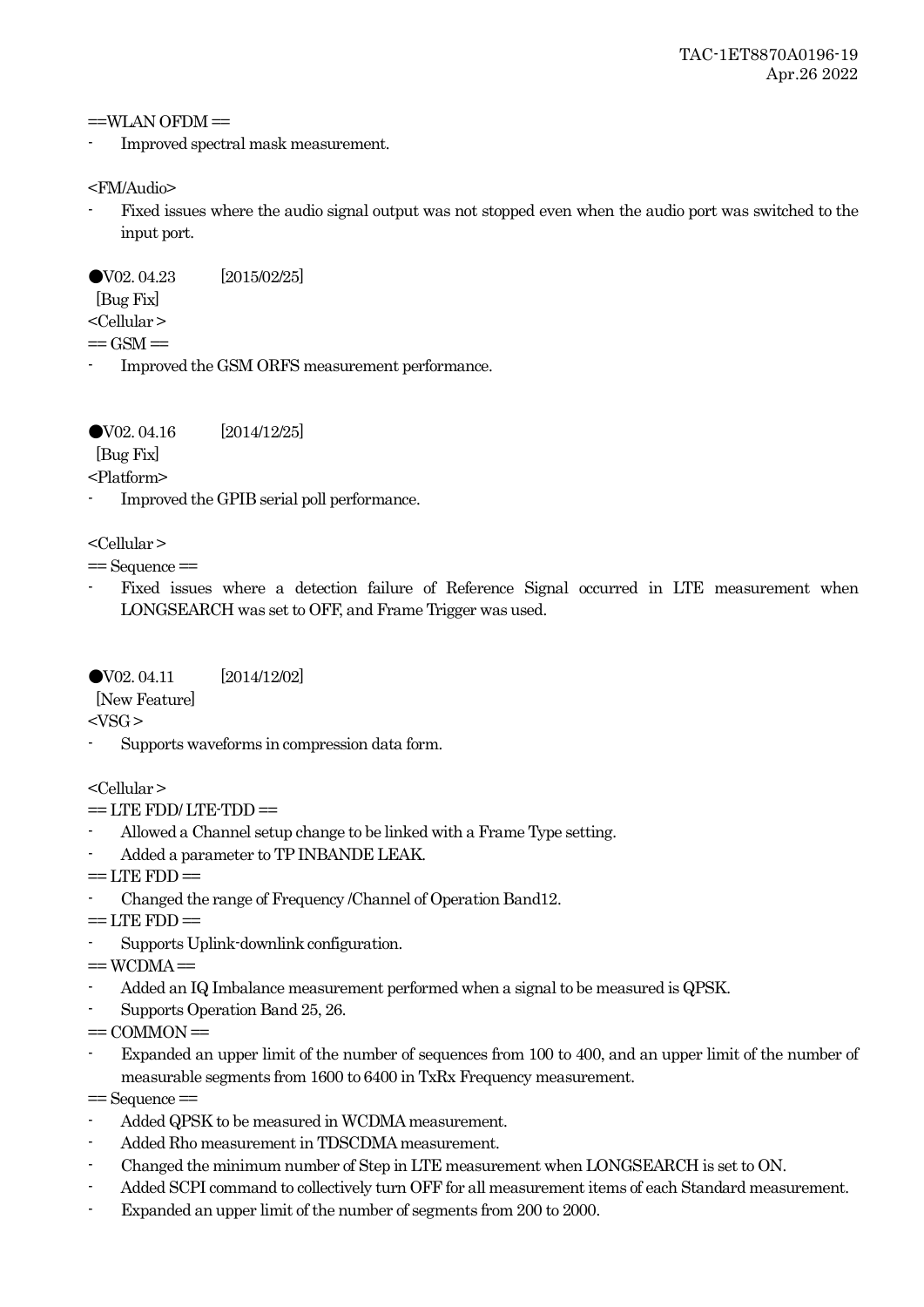$=$  EVDO $=$ 

- Added a RTCLCMI command.

 $<$ SRW $>$ 

- $=$  WLAN OFDM $=$
- Supports T-MIMO, S-MIMO.
- $=$  Bluetooth $=$
- BLE payload length setting

<Multi-DUT Measurement Scheduler>

- Improved the performance of multi DUT measurement scheduler.

[Bug Fix]

<Platform>

Fixed issues where SRQ of GPIB was not generated under specific conditions.

<Cellular >

 $==$  LTE FDD/ LTE-TDD $==$ 

- Fixed issues where a detection failure of Reference Signal occurred when the average count was set to 2 or more, LONGSEARCH was set to OFF, and Group Hopping was set to OFF.
- Fixed issues of EVM deterioration in measuring a signal with a small number of Resource Block when Frequency Error Range was set to NARROW.

 $=$  LTE FDD $=$ 

- Fixed issues where a detection failure occurred when LONGSEARCH was set to OFF, and FREQERRRNG was set to NARROW.
- Fixed issues where the measurement did not start when Power Template measurement was set to ON, and the others were set to OFF.
- Fixed issues of EVM deterioration occurred when LONGSEARCH was set to OFF, and Group Hopping was set to OFF.
- $=$  TDSCDMA $=$
- Improved the Power Template measurement performance.

 $=$  COMMON $=$ 

- Fixed issues where the first segment had large values in TxRx Frequency measuring result when an external loss was set just after SNGLS was executed.

 $<$ SRW $>$ 

 $=$  Common $=$ 

- Fixed IQ data transfer failing.
- $=$  WLAN OFDM $=$
- Fixed C-MIMO measurement for MCS0.

●V02. 03.23 [2014/10/29]

[New Measurement Software]

- Added MX887060A IEEE802.15.4 TX Measurement.

[New Feature]

 $<$ SRW $>$ 

 $=$  WLAN DSSS $=$ 

ARIB RCR-STD 33(5.0) for 802.11b spectral mask measurement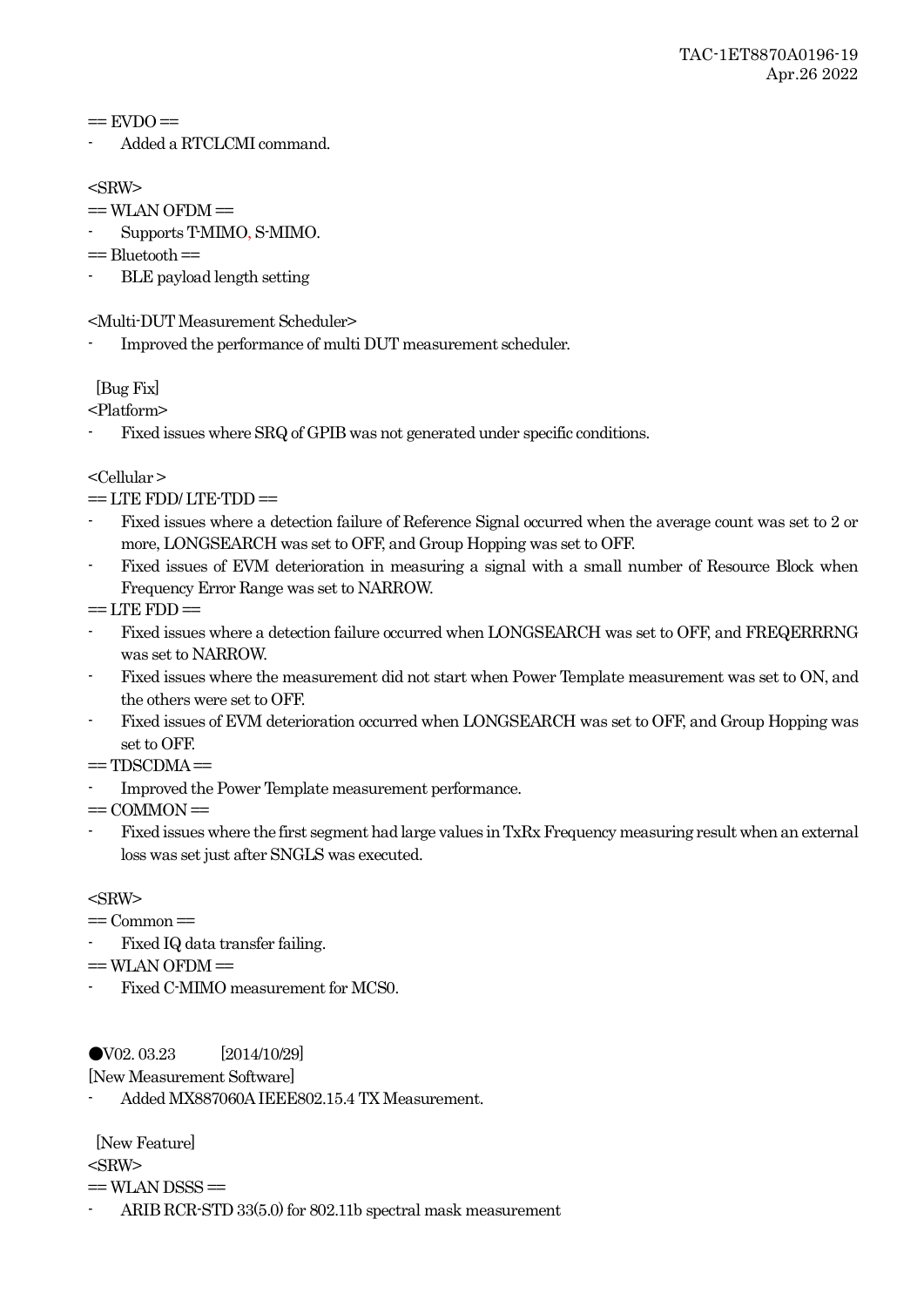- Supported DSSS analysis for short payload lengths down to 1byte.

## [Bug Fix]

<Platform>

- Fixed issues where validity of the temporary license was shorten under specific conditions.
- Fixed issues where a failure of level trigger detection occurred on rare cases.

### $<$ SRW $>$

 $==$  WLAN  $==$ 

Fixed wrong result for spot spectrum measurement.

 $=$  WLAN DSSS $=$ 

- Changed DSSS chip clock analysis default length from 5500 to 1000, to follow IEEE specification.
- Fixed the issue with DSSS EVM Analysis length mode and changed the default setting from 'FULLPACKET' to 'USER'.
- $=$  Bluetooth $=$
- Improved BLE measurement stability.

# ●V02. 02.18 [2014/09/30]

[New Measurement Software]

- Added MX887021A W-CDMA/HSPA Downlink TX Measurement.
- Added MX887023A LTE FDD Downlink TX Measurement.

## ●V02. 01.04 [2014/07/30]

[New Measurement Software]

- Added MX887090AMulti-DUT Measurement Scheduler.

[New Feature]

 $<$ SRW $>$ 

 $=$  Common $=$ 

- Multi-segment mode
- Measurement replay
- Packet Detection
- $=$  WLAN OFDM $=$
- C-MIMO measurements with variable scramble seed
- Frequency error vs time
- Phase error vs time
- Frequency correction method
- $=$  Bluetooth  $=$
- CRC Checking
- Header exclusion mode
- BR 20dB Bandwidth
- BLE In-band emission

[Bug Fix]

<SRW>

- $=$  Common $=$
- Impvoved auto-level stability.
- Improved aborting stability.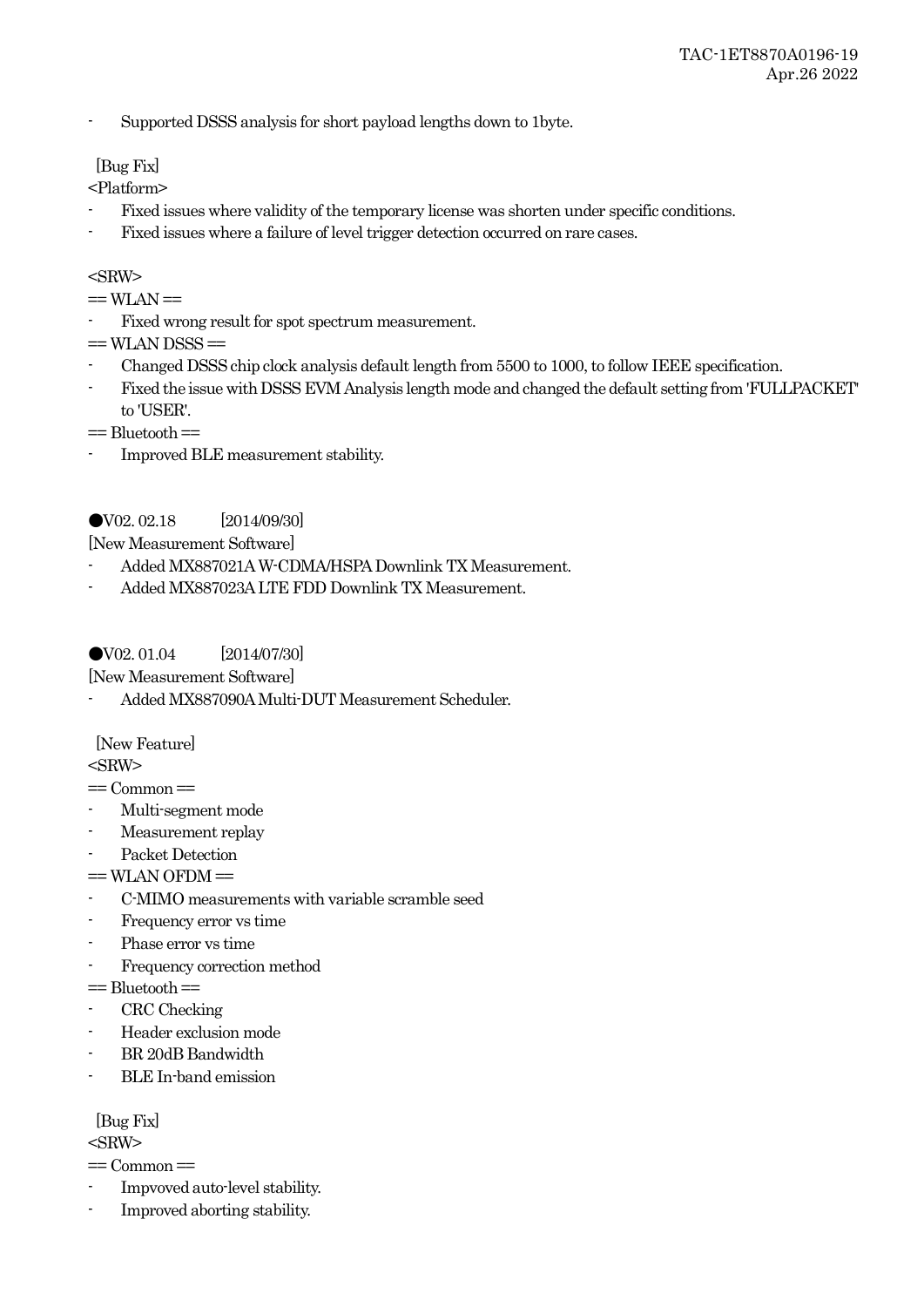- Fixed over-range bit in SCPI status registers.

```
= WLAN OFDM=
```
- Occasional invalid OBW result
- V01.07.44 [2014.03.17]

[Bug Fix]

 $<$ SRW $>$ 

- Fixed hang issues that occurred when performing measurements without signal being detected during Auto Range in measurements using Auto Range function.

● V01.07.43 [2014.02.26]

[Bug Fix]

<Platform>

- Fixed hang issues that could occur depending on the reception timing of the measurement execution command and execution timing of the measurement inside the MU887000A.

● V01.07.42 [2013.12.13]

# [Bug Fix]

<Cellular>

 $=$  Sequnce  $=$ 

- Fixed issues where segment of output signal could not be changed in sequence measurement function.
- V01.07.41 [2013.12.11]

[New Feature]

<Cellular>

- $=$  COMMON $=$
- Added frequency counter measurement function to spectrum monitor.
- Tx Rx Frequency
	- Changed upper limit of the number of sequence to 100 for frequency setting. Added Trigger Delay function.

Extended upper limit of the number of Input Level setting to 100.

- $=$  Sequence  $=$ 
	- Added W-CDMA Peak Code Domain Error measurement function.
- Tx Power

Added function to read measurement results as a batch.

Extended upper limit of Trigger Delay setting range to 1000ms.

- Extended upper limit of the setting range of pat from PAT3 to PAT19.
- $=$  W $\cdot$ CDMA $=$
- Added Inner Loop Power Control measurement.
- FM/Audio (MX887070A)
- Added function to configure Deviation for Pilot Tone.
- Added function to add AM modulation to FM signal.
- Added function to light LED4 at audio output and LED5 at audio input.
- SRW(MX887030A/31A/40A/50A)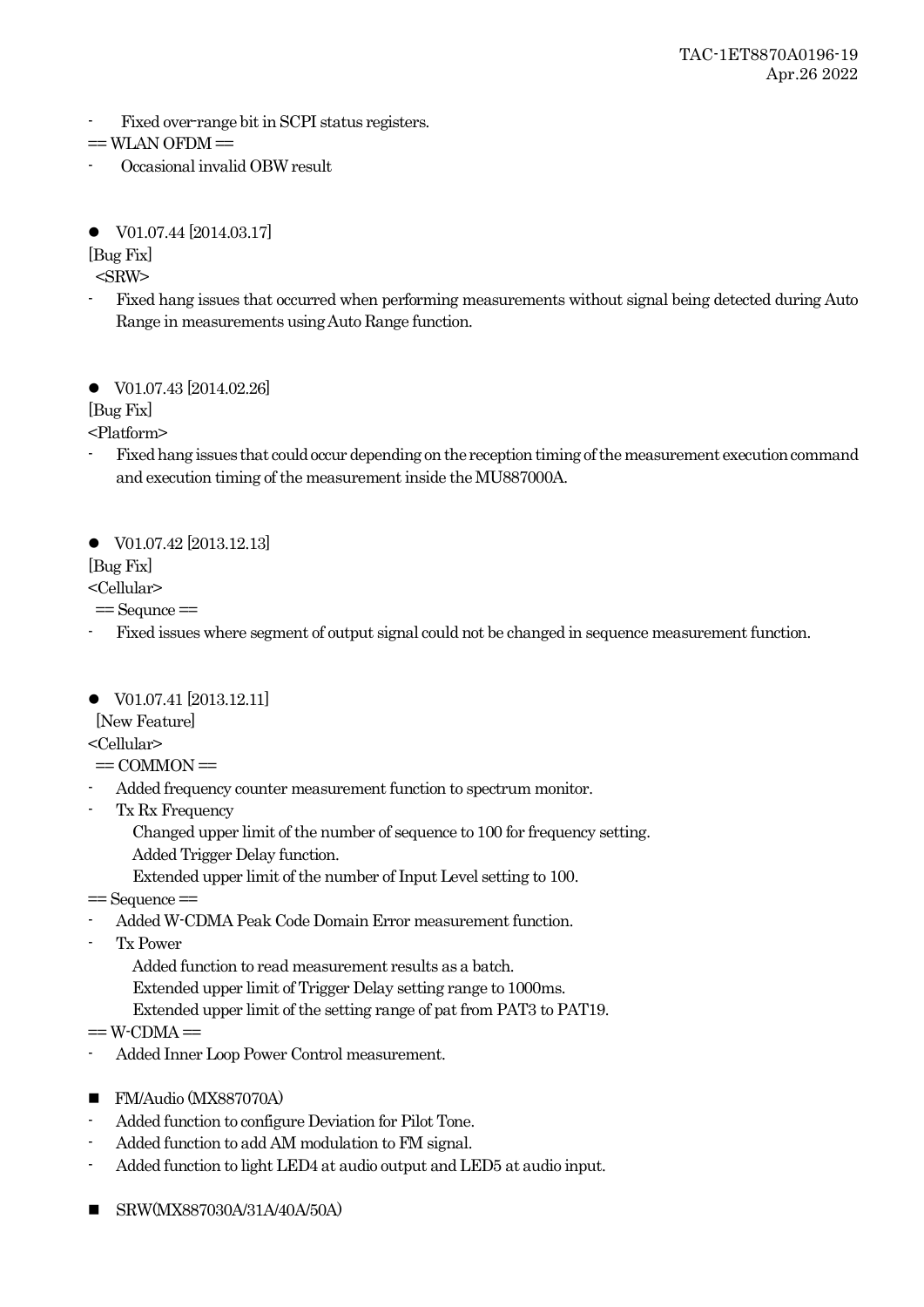$=$  CW $=$ 

- Added function to output absolute value result of frequency measurement.

 $==$  WLAN  $==$ 

- Added Composite MIMO measurement function.
- Added DSSS,OFDM IQ Imbalance measurement function.
- Added function to output results of channel estimation value.
- Added function to output results of Power measurement in unit of mW/MHz and results of Spectrum Density measurement.
- $=$  BT $=$
- Added Tx Output Spectrum 20 dB Bandwidth measurement function.
- Added Header Exclusion function that is able to measure signal with different bit string from the signal format in Bluetooth specifications.

# [Bug Fix]

 $<$ VSG>

- Fixed hang issues that occurred when interrupting measurements in list mode.

<Cellular>

- Fixed issues where the response was NONE when confirming PACKAGE while PACKAGE was NONE even if waveform had been loaded using VSG function.

 $=$  Sequence  $=$ 

- Fixed issues where measurement sometimes did not complete when measuring a sequence where WCDMA and Tx Power measurement are mixed.
- Fixed issues where synchronization of signal sometimes could not be established in LTE measurement.
- Fixed hang issues that occurred when performing measurements under certain trigger conditions in GSM measurement.
- Fixed issues where the measurement status of trigger segment was "Not measured" in SEQ TXP measurement.

 $=$  COMMON $=$ 

- Fixed issues where Level Over was detected even in non-measurement periods in TxRx Freq measurement and Multi Power measurement.

 $=$  W-CDMA $=$ 

- Fixed issues that could cause 1Slot deviation of measured position in Inner Loop Power Control measurement.
- Fixed issues where the accuracy of Timing Error was coarse (about 0.5chip).
- $=$  LTE-TDD $=$
- Fixed issues where measurement position was deviated and signal could not be analyzed when LONGSEARCH was set to OFF.

 $=$  GSM $=$ 

- Modified so that Loop Back BER can be measured even when tail bit phase of measured signal is different from GSM specifications.
- Fixed issues where measurements could not be executed when REGMRXPCFG1 was set to OFF in Rx Sweep measurement.

 $=$  C<sub>2</sub>K, EVDO  $=$ 

- Fixed issues where Pass/Fail of Spurious Emission measurement was always judged under strict conditions.
- Fixed issues where the result of EVM was occasionally high depending on measurement timing.

 $=$  TDSCDMA $=$ 

- Fixed issues where Pass/Fail of Power Template measurement was judged under more strict condition than the specification (-63.5dB).